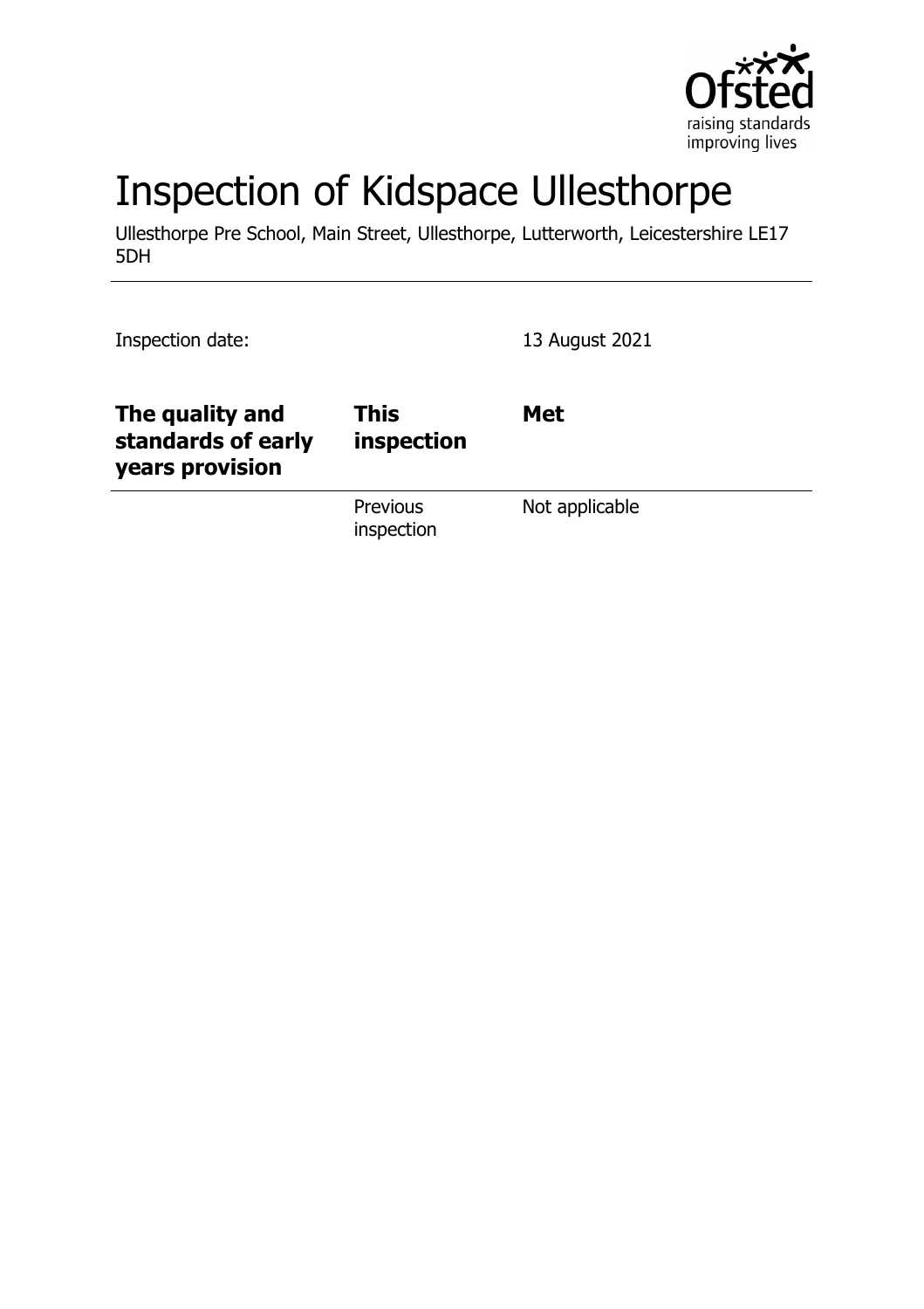

# **What is it like to attend this early years setting?**

#### **This provision meets requirements**

Children of all ages enjoy learning and behave well in this friendly club. Older children encourage younger children who joyfully chase and try to catch bubbles. Children have lots of opportunities, both inside and outside, to explore and be physically active. They understand how to keep themselves and others safe. For example, older children move a boisterous ball game away from the younger children. Children work well together as they share and take turns. For example, they sweep the sand outside, showing each other how to push and pull the brush on the ground.

Children behave well and follow the routines of the setting. For instance, they are quick to tidy away their games when they hear the tambourine for lunchtime. Children respect each other and are supported to manage their own feelings. All children are prepared for the next stages in their learning. For example, they develop their self-help skills as they wash their hands before snack and after craft activities, without being prompted. Children with special educational needs and/or disabilities are fully included in all activities and are exceptionally well supported. Children have a positive attitude to their learning. Staff know what children can do and challenge them to do more, which extends their knowledge and developing skills.

#### **What does the early years setting do well and what does it need to do better?**

- Staff find out about the experiences and interests children have at home and include these in their planning. For example, they see that children have a keen interest in playing board games and puzzles, and provide for this. Children ask staff if they know how to play chess and challenge them to a game. Staff encourage children to read and use their imaginations to make up stories.
- $\blacksquare$  Staff have excellent relationships with children. Staff show children what to do and encourage them to have a go themselves. This supports children's learning. For example, adults support children to bake every day, which promotes independence. They encourage children to read the labels on the packets and jars of ingredients and choose the ones they want to use. The manager shares her experience of going to a musical show with children. This prompts them to talk about their experiences from home, for example a birthday trip to the theatre. She asks the children questions to develop their thinking skills. Younger children seek comfort from staff and snuggle close during activities.
- $\blacksquare$  Parents are positive about the club and report that their children are happy to attend. Staff build secure relationships with children who are new to the club, which helps them to settle quickly. Staff communicate with parents regularly. They share feedback daily as children arrive and when they leave. A half-termly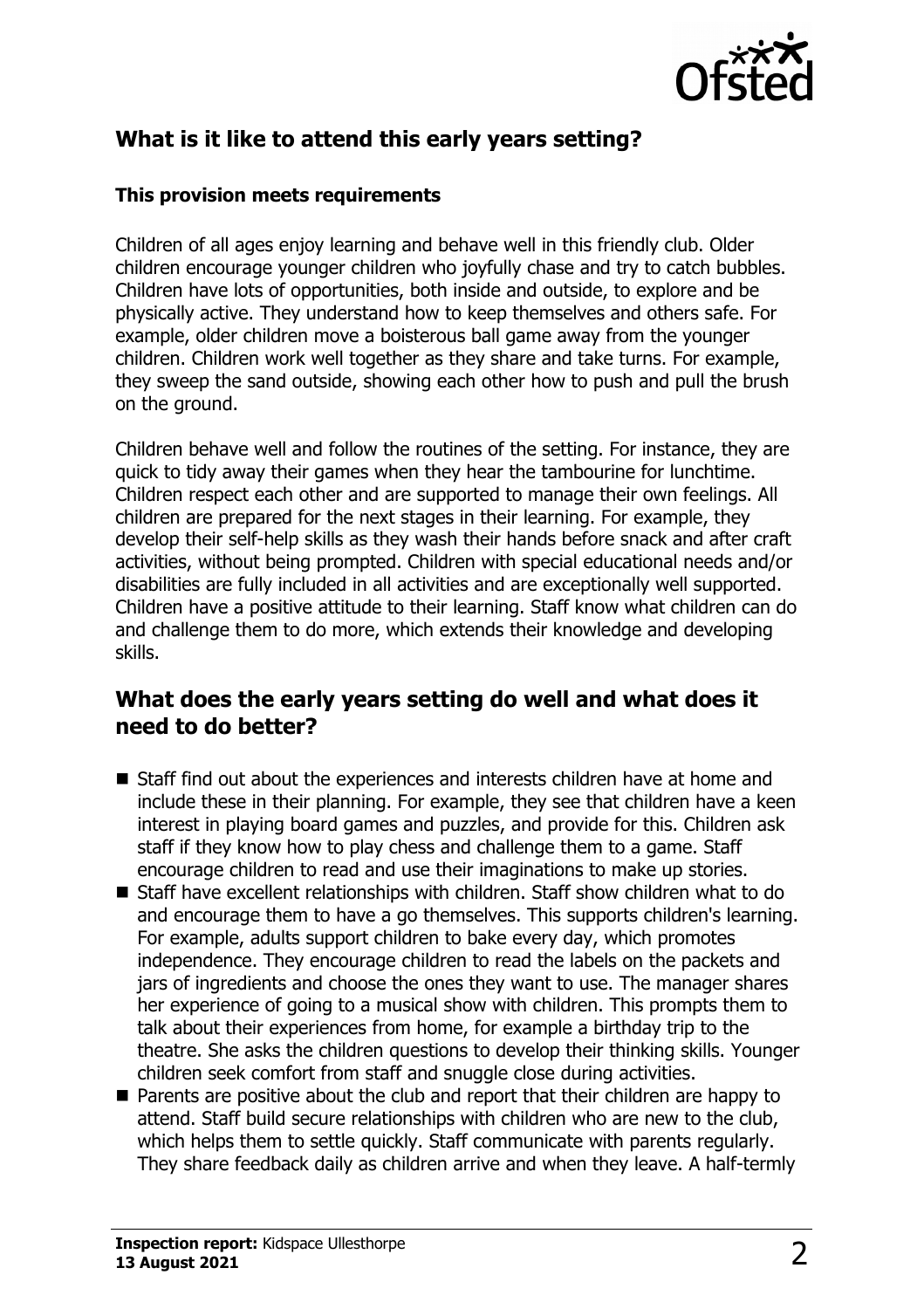

newsletter is shared with parents. Staff use photographs of children's past experiences to demonstrate the fun they have as they learn. Children eagerly ask staff to take photographs of their work, which is then shared with their friends and their parents.

- $\blacksquare$  The manager has a good awareness of how the club continues to develop. The well-being of staff is of high importance and the manager monitors this carefully. Staff comment that they feel valued and well supported. The manager clearly understands the strength of her team. Staff are well supported and encouraged to access training to develop their skills. For example, staff attend managing behaviour training to further support children's positive behaviour. Staff continually review the activities on offer and change them to meet the children's interests and/or needs.
- Staff provide an inviting and resource-rich environment. They encourage children to make their own choices from the selection on offer. For example, children put on a puppet show, where staff and children join in as the audience. Children are excited when they change roles in the show and become the puppeteer.

# **Safeguarding**

The arrangements for safeguarding are effective.

Staff have good knowledge of safeguarding. Staff meet regularly to discuss safeguarding updates. They know the signs and symptoms of different types of abuse and know who to report their concerns to. All staff hold a paediatric first-aid certificate. Staff use a secure system to register children as they arrive and leave each session. Staff are deployed well throughout the session. Accident forms are completed accurately and are signed by parents to ensure they are aware of any accidental injury that may have happened. All staff assess risks in the club to keep it safe for children.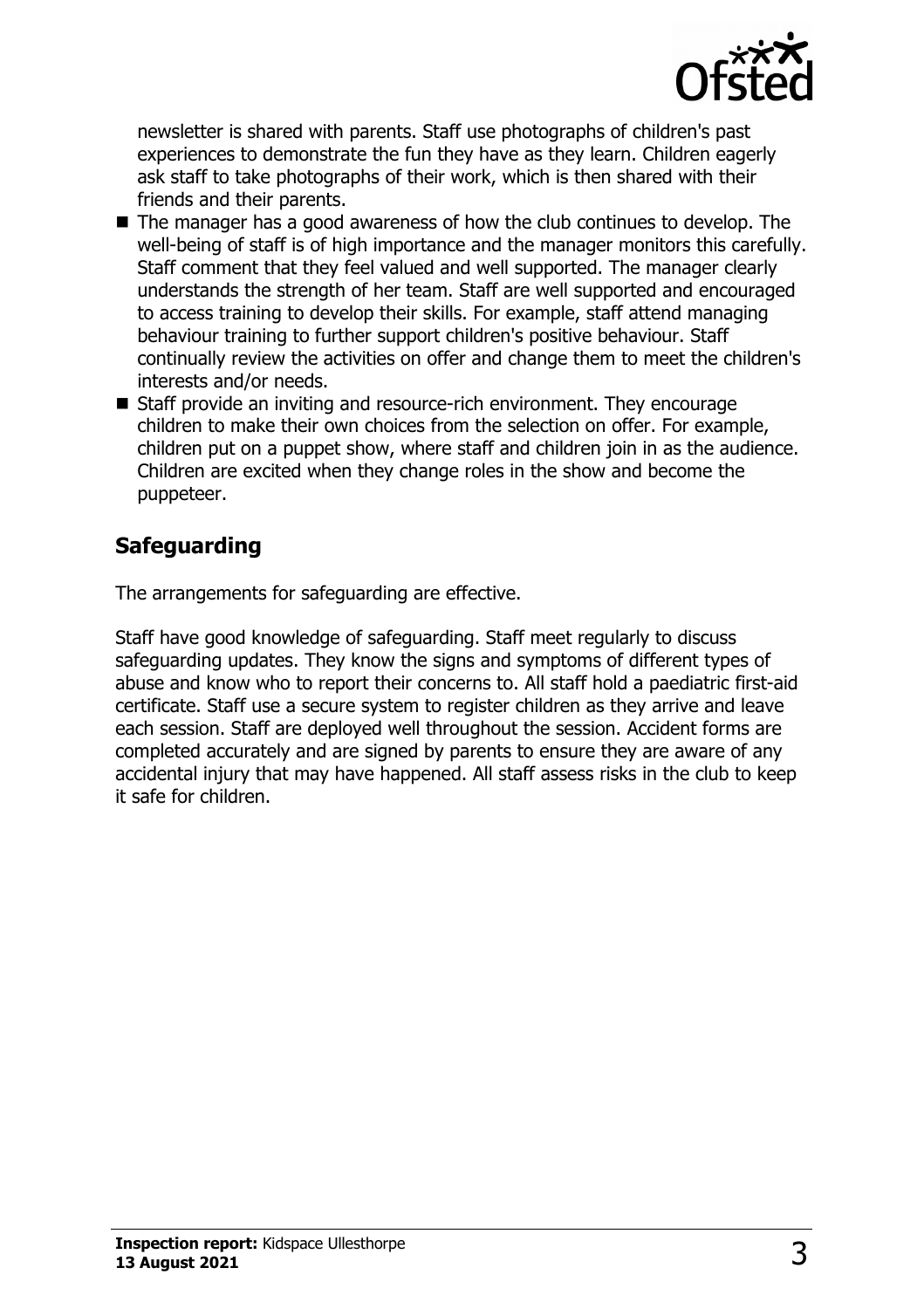

| <b>Setting details</b>                         |                                                                                      |  |
|------------------------------------------------|--------------------------------------------------------------------------------------|--|
| Unique reference number                        | 2568435                                                                              |  |
| <b>Local authority</b>                         | Leicestershire                                                                       |  |
| <b>Inspection number</b>                       | 10203902                                                                             |  |
| <b>Type of provision</b>                       | Childcare on non-domestic premises                                                   |  |
| <b>Registers</b>                               | Early Years Register, Compulsory Childcare<br>Register, Voluntary Childcare Register |  |
| Day care type                                  | Out-of-school day care                                                               |  |
| Age range of children at time of<br>inspection | 4 to 10                                                                              |  |
| <b>Total number of places</b>                  | 30                                                                                   |  |
| Number of children on roll                     | 50                                                                                   |  |
| <b>Name of registered person</b>               | Robinson, Kerry Louise                                                               |  |
| Registered person unique<br>reference number   | RP909778                                                                             |  |
| <b>Telephone number</b>                        | 07890688852                                                                          |  |
| Date of previous inspection                    | Not applicable                                                                       |  |

## **Information about this early years setting**

Kidspace Ullesthorpe registered in 2019. It is situated in Ullesthorpe, Leicestershire. The club employs six members of childcare staff. It opens from Monday to Friday, during term time only. Sessions are from 7.30am to 9am and from 3pm to 6pm. The holiday club is offered throughout the spring and summer school holidays, with sessions from 8am to 6pm.

## **Information about this inspection**

#### **Inspector**

Karen Siddons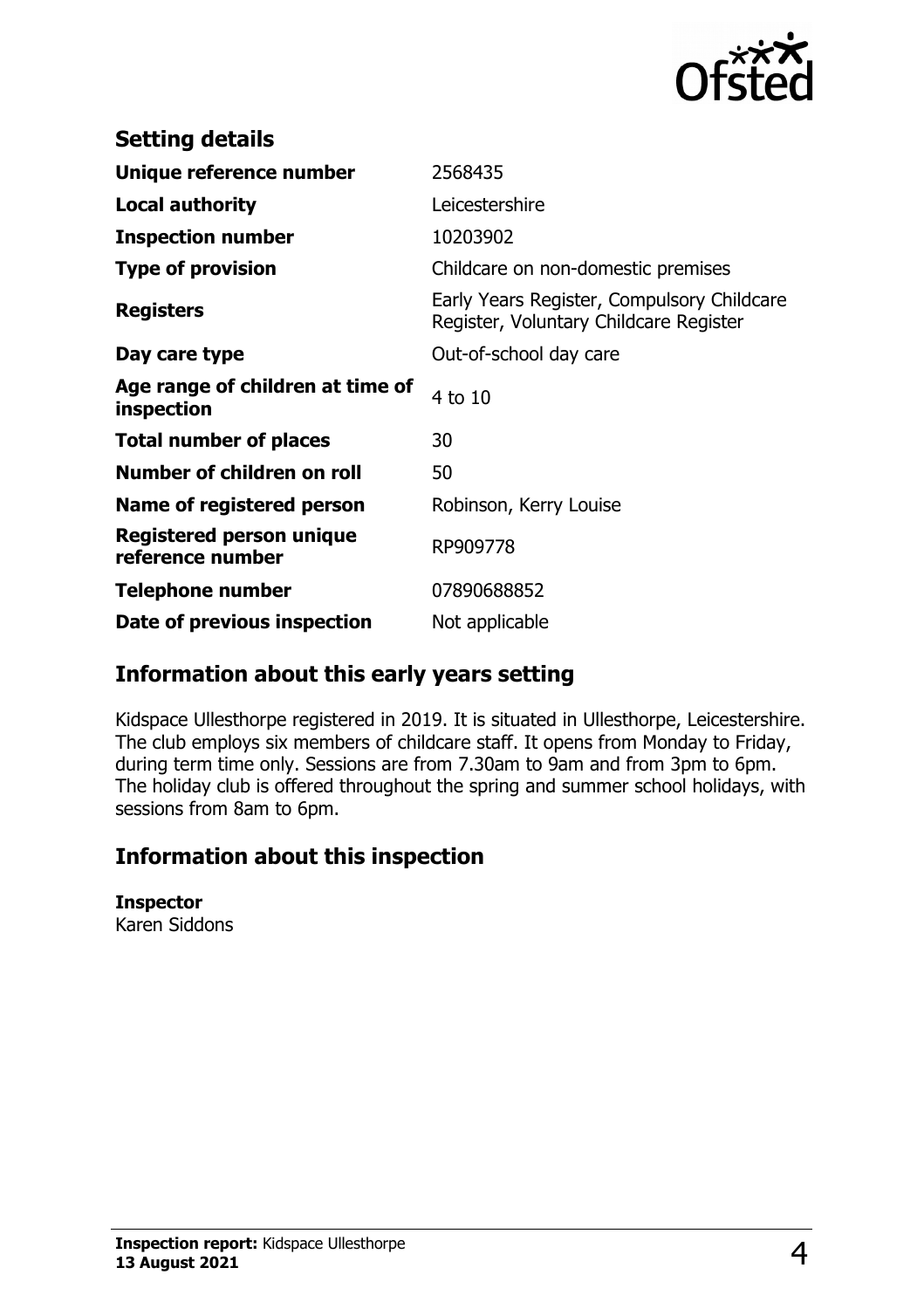

#### **Inspection activities**

- $\blacksquare$  This was the first routine inspection the setting received since the 2020-21 COVID-19 (coronavirus) pandemic began. The inspector discussed the impact of the pandemic with the setting and has taken that into account in their evaluation of the setting.
- $\blacksquare$  The manager and the inspector discussed how activities are planned and organised.
- $\blacksquare$  The inspector spoke with the club manager and with two members of staff.
- The inspector looked at relevant documentation and evidence of the suitability of staff working in the club.
- $\blacksquare$  The inspector spoke to parents during the inspection and took account of their views.

We carried out this inspection under sections 49 and 50 of the Childcare Act 2006 on the quality and standards of provision that is registered on the Early Years Register. The registered person must ensure that this provision complies with the statutory framework for children's learning, development and care, known as the early years foundation stage.

If you are not happy with the inspection or the report, you can [complain to Ofsted.](http://www.gov.uk/complain-ofsted-report)